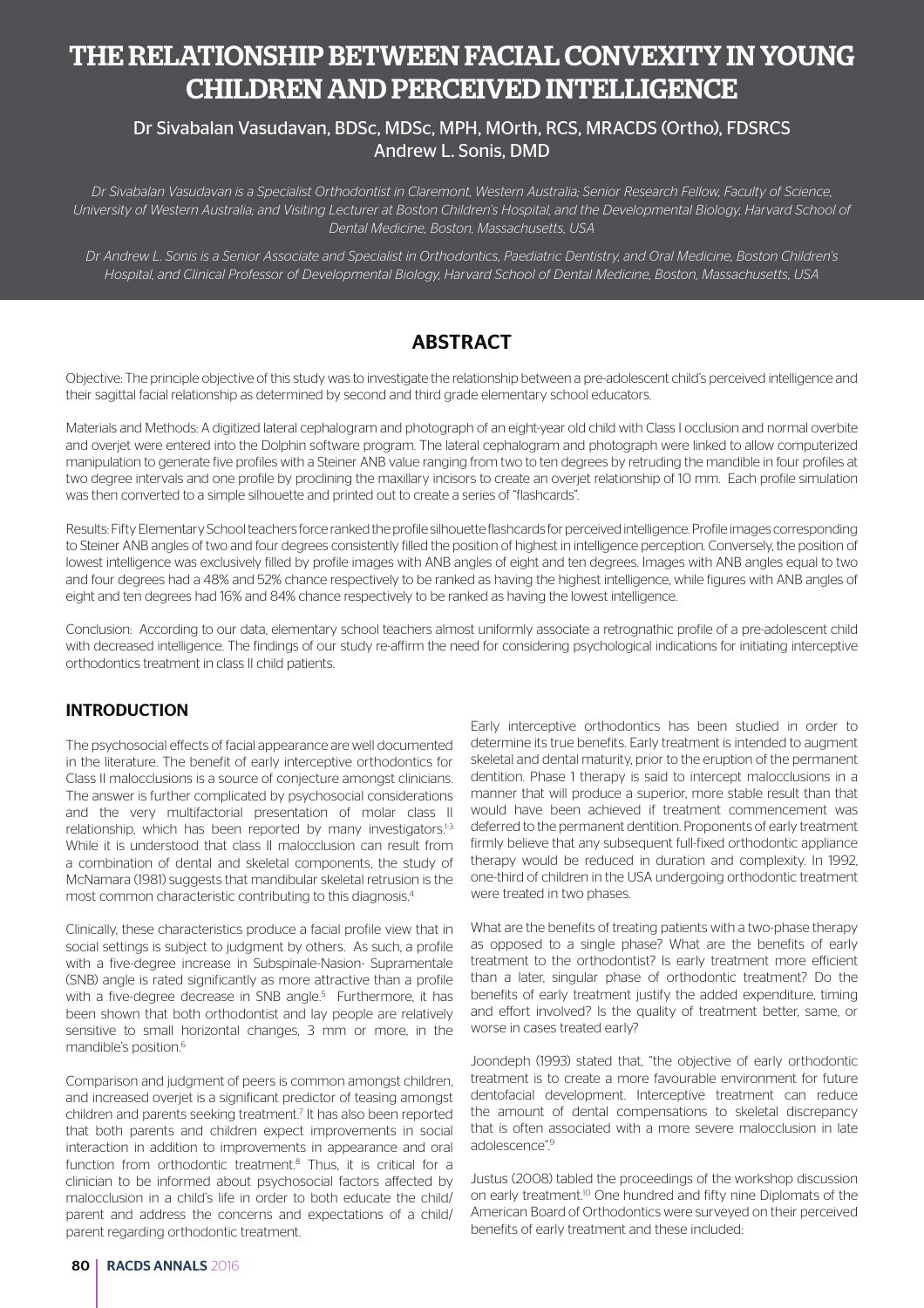- A better and more stable result.
- A greater ability to modify skeletal growth.
- Improved patient self-esteem and parental satisfaction.
- Less extensive therapy is required later.
- Reduced potential for iatrogenic tooth damage such as trauma, root resorption and decalcification.

Furthermore, King and associates (1999) published their findings from a survey of orthodontists, who believed that their patients who had received phase 1 orthodontic treatment, had seemingly less complex malocclusions as compared to untreated patients requiring full-fixed appliance therapy.<sup>11,12</sup> Other perceived benefits to the orthodontists include a greater ability to modify growth, a subsequent back-up or second attempt that is available to solve the malocclusion, reduction in complexity of mechanics in full fixed appliance therapy and subsequently reduced chair time.

The goals of early treatment may include the following<sup>13</sup>:

- 1. To prevent progressive, irreversible soft-tissue or bony changes.
- 2. To improve skeletal discrepancies and provide a more favourable environment for normal growth.
- 3. To improve occlusal function.
- 4. To enhance and possibly shorten phase II comprehensive treatment.
- 5. To provide more pleasing facial aesthetics, thus improving the psychological development of the child.

The indications for the commencement of orthodontic treatment in the mixed dentition include:

- Posterior and anterior crossbites.
- Functional improvement.
- Improved esthetics that occurs with the anterior crossbite correction.
- Ankylosed teeth.
- Excessive protrusions and diastemas.
- Severe anterior and lateral open bites.
- Ectopic molars are best treated when discovered.
- Severe arch length discrepancies are found in the mixed dentition, and it is clear that bicuspid extractions are needed for resolution.
- Patients with cleft palates.
- Pseudo Class III patients.

The above indicators pertain to scenarios of a specific nature, where early or interceptive care is necessitous. However, an assessment of philosophy of early treatment should focus on the routine treatment of malocclusions.

However, results of several prospective randomized clinical trials all demonstrated no statistically significant improvement in treatment outcomes with the initiation of an early phase I treatment.14-16 More specifically, a completed 2-phase treatment produces comparable skeletal changes to that of a 1-phase treatment by the end of treatment course; thus early phase I interceptive orthodontics only temporarily causes skeletal changes.<sup>17</sup> It has also been shown that by the end of treatment, both 1 and 2-phase orthodontics produce similar arch dimensions<sup>18</sup> and have similar incisor injury incidence.<sup>19</sup> One can also point to the overall longer course of treatment in combined phase I and II treatment relative to phase II only<sup>20</sup> and the need for follow up in permanent dentition after phase I interceptive orthodontics as a disadvantage.<sup>21</sup> However, none of these studies consider any psychosocial variables in their analyses.

It is worth noting that, though it doesn't produce finished quality treatment without the second phase, interceptive orthodontics is effective in reducing malocclusion. As such it has been shown that it improves esthetics, crowding, crossbite and overbite as compared to no intervention.<sup>21</sup> Nevertheless, benefits such as eliminating destructive habits, improving certain growth patterns (though

temporarily), and helping with a patient's self-image are thought to motivate orthodontists to initiate interceptive treatment.<sup>22</sup> The rational for such motivations is explained at least by one study which positively correlates physical attractiveness with happiness for both men and women, and self-esteem for women.<sup>23</sup>

Since children with normal dental appearance are judged to be better looking, more desirable as friends and more intelligent,<sup>22</sup> early interceptive orthodontics gains more importance. The importance of attractiveness has been shown in several studies. Human beings judge one another based on physical appearance, despite the old maxims of "beauty is only skin deep" or "never judge a book by its cover". It has been demonstrated that in general, human beings designate positive attributes to more attractive individuals and negative attributes to less attractive individuals.<sup>23</sup> This judgment of character based on appearance has also raised questions regarding social and psychosocial costs of obesity. As such, it has been reported that there exists anti-fat bias amongst the general population and to a lesser degree amongst health care professionals.<sup>24</sup>

In several meta-analyses, researchers have found that, while there is agreement within and across cultures on who is attractive attribution of positive characteristics to attractive individuals are followed by more positive treatment and behavior towards those individuals relative to less attractive individuals.25 One can imagine the influence of this discriminatory behavior, which is often unconscious, on development of a child. Indeed it has also been shown that attractive children and adults exhibit more positive characteristics. The mechanism of the phenomenon perhaps can be explained by the "self-fulfilling prophecy", a term coined by sociologist Robert K. Merton. Through the positive feedback that more attractive individuals receive from others, the false premise of more attractive individuals actually having more positive characteristics becomes a true premise. Thus, contrary to beliefs that beauty is not determinant of character and behavior, beauty plays an important role in social interaction and development.

As for a child spending ample time in school, interactions with teachers become subject of scrutiny when evaluating social and academic development. Teacher's perception regarding a child's characteristics has been shown to influence the teacher's expectation of performance in a child. There are several variants that influence a teacher's expectancy; ethnicity, attractiveness or even an older sibling's prior academic performance have been shown to be powerful factors in forming a teacher's perception. Specifically, previous studies seem to predict a positive relationship between a child's attractiveness and the teacher's expectation. 26 Teacher expectancy has been shown to account for year-end ethnicity achievement gap.<sup>27</sup> Furthermore, in a double blind study, it was shown that teachers rated attractive children higher and held lower expectations regarding future social and academic performance for less attractive children.<sup>28</sup> Even an older sibling's academic performance has been shown to influence the teacher's expectancy and child's performance.<sup>29</sup>

The significance of these findings is evident in the link between teachers' expectation and a child's achievement. Hence, teacher's expectation of a child has been shown to influence child's achievements.30 Thus, factors that influence the perception and judgment of teachers are a matter of concern. As such, ethnicity, race and attractiveness have been studied in relation to teacher bias; yet, no study has explored the teacher's perceived intelligence judgment that may stem from a profile view of a child, mainly a class II appearance.

When deciding whether to start interceptive orthodontics for a child patient, a clinician may consider possible psychosocial benefits in addition to parent and child's expectation of treatment and the stage of growth and development of a child. In this regard,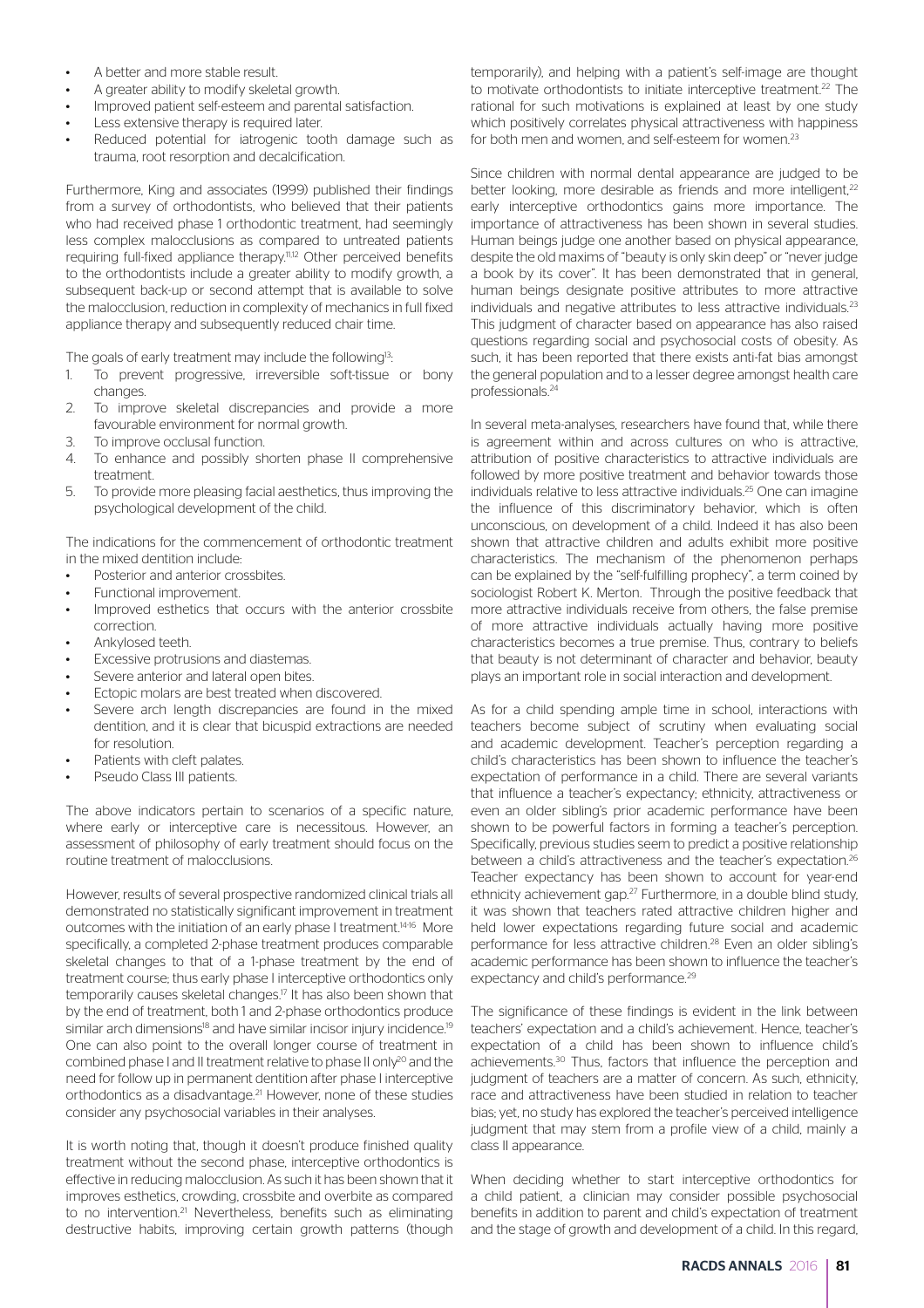for a patient with class II malocclusion, it would be beneficial for a clinician to consider the perceived intelligence of the child, specifically by teachers. The purpose of the present study was to investigate the effect of a child's profile on perceived intelligence as judged by second and third grade elementary school educators.

#### MATERIALS AND METHOD

Hypothesis: The hypothesis of this study is that a child's profile impacts a teacher's perception of intellectual ability. Specifically, the severity of a child's class II malocclusion is inversely related to perceived intelligence by elementary school educators.

Subjects: Following approval by the IRB, letters were sent out to the principles and headmasters of 30 public and private elementary schools to recruit 50 subjects for the study. A convenience sample was obtained by enrolling the first fifty "Second" or "Third" grade teachers to volunteer for the study. The mean age of subjects was 33.8 years with a range of 22-58 years. The gender distribution was 10 males, 40 females with 24 located in private schools and 26 in public schools. All participants were from the greater Boston, Massachusetts area.

Profile Silhouettes: An eight year old Caucasian male with a Class I molar and canine relationship, normal overbite and overjet of 2mm and normal cephalometric values of SNA: 82˚, SNB: 80˚ and ANB: 2˚ was used as the template. A digital lateral cephalogram and profile photograph were obtained with the patient in natural head position. The photograph and cephalogram were linked using Dolphin software version 9 and altered to create 4 additional images. The four digitally altered images were created by moving the mandible posteriorly at 2˚ intervals. Thus, images were created with a SNA of 82˚ and SNB ranging from 78˚ to 72˚, and ANB ranging from 4˚ to 10˚. Silhouetted facial profiles were then created on the original and four altered images by reducing the gammascale to produce a two-tone black and white image (Figure 1). The resulting five images, including the original image, were printed on 3" by 5" photographic grade copy papers to produce "profile flash cards". Letters a, b, c, d and e were assigned to each profile flash card randomly and in no particular order.

Intelligence Ranking: The "profile flash cards" were manually shuffled and laid out on a flat surface in front of a seated individual subject in a well-lit isolated room. The subject was then asked to arrange the "profile flash cards" in order of perceived intelligence from low to high. The subjects were given 60 seconds to complete this task. The time constraint placed on the subjects was enforced to invoke their first impression. The order of the profiles was then recorded on a data collection sheet which also included the subject's age, gender, and employment sector (private vs. public).

#### RESULTS

Fifty teachers ranked five images in order of decreasing intelligence. Profile images corresponding to ANB angles of 2˚ and 4˚ consistently filled the position of first in intelligence perception. Conversely, position of lowest intelligence was exclusively filled by profile images with ANB angles of 8˚ and 10˚ (Table I). Images with ANB angles equal to 2˚ and 4˚ had a 48 and 52 percent chance respectively to be ranked as having the highest intelligence, while figures with ANB angles of 8˚ and 10˚ had 16 and 84 percent chance respectively to be ranked as having the lowest intelligence (Table II). Figures 3 show the distribution of rank orders.

#### **DISCUSSION**

Modern dentistry emphasizes evidence based clinical practice. The impact and influence of orthodontic treatment has been studied in various arena so that its' public health and psychosocial benefits are better measured. As such, various studies suggest that orthodontics affects general health or oral health related quality of life minimally in adolescents.<sup>30</sup> Furthermore, lack of orthodontic treatment does now seem to lead to adverse psychological problems.<sup>31</sup> More specifically, one of the topics under study has been early interceptive orthodontics. This study aimed to examine the psychological benefit of early interception in class II malocclusion from the angle of teacher-student relationship.

According to our data, teachers almost uniformly associate a class II profile of a child with less intelligence. In this study, teachers were given one minute to deduce a judgment after looking at all the profile photos. A limited time was allowed for ranking of the profile photos to illicit the first impression that comes to mind. The rational for this technique is that only a fraction of a second of exposure to a facial profile is sufficient for people to make an inference on character or trait. Increased time only allows for more confidence in judgment and a more differentiated character designation.<sup>32</sup>

In this study, the ethnicity of teachers were not recorded, thus ethnicity of teachers as a variable could not be controlled. Another limitation of this study was the sampling method of the study. A convenience sample allows for introducing selection bias. Although more women chose to participate in the study than men, for the purpose of this study, the population of teachers was presumed homogeneous.

When thinking of examples of a severe class II profile, one may recall images of Bart Simpson or Disney's Goofy. Both characters represent a silly or dumb character. In the same manner our modern media sets standard for what is a fit or thin body and what is an attractive face, in more subtle ways it can lead us to form impressions or stereotypes of what intelligent or dumb people look like. Hence, a class II facial appearance in a child may be a tool for teasing by others, a cause for a teacher's bias, and a cause of concern for parents. The findings of our study re-affirm the need for considering psychological indications for initiating interceptive orthodontics treatment in class II child patients. Future studies on impression forming and behaviors towards children with class II malocclusion could shed more light on possible benefits of early interceptive orthodontics.

|                  | Rank1 | Rank <sub>2</sub> | Rank 3     | Rank 4          | Rank 5 |
|------------------|-------|-------------------|------------|-----------------|--------|
| $ANB=2^\circ$    | 24    | 25                |            |                 |        |
| $ANB=4^\circ$    | 26    | 24                | $\bigcirc$ | Ω               |        |
| $ANB=6^\circ$    |       |                   | 39         | 10 <sup>°</sup> |        |
| $ANB = 8°$       | ∩     | ∩                 | 10         | 32              | 8      |
| $AND=10^{\circ}$ |       | ∩                 | ∩          | 8               | 42     |

Table 1. Distribution of ranks

|                  | Rank1 | Rank <sub>2</sub> | Rank 3 | Rank 4 | Rank 5 |
|------------------|-------|-------------------|--------|--------|--------|
| $ANB=2^\circ$    | 0.48  | 0.5               | 0.02   |        |        |
| $ANB=4^\circ$    | 0.52  | 0.48              |        |        |        |
| $ANB = 6^\circ$  | ∩     | 0.02              | 0.78   | 0.2    |        |
| $ANB = 8^\circ$  |       |                   | 0.2    | 0.64   | 0.16   |
| $AND=10^{\circ}$ | ∩     |                   |        | 0.16   | 0.84   |

Table 2. Chance of intelligence rank for each silhouette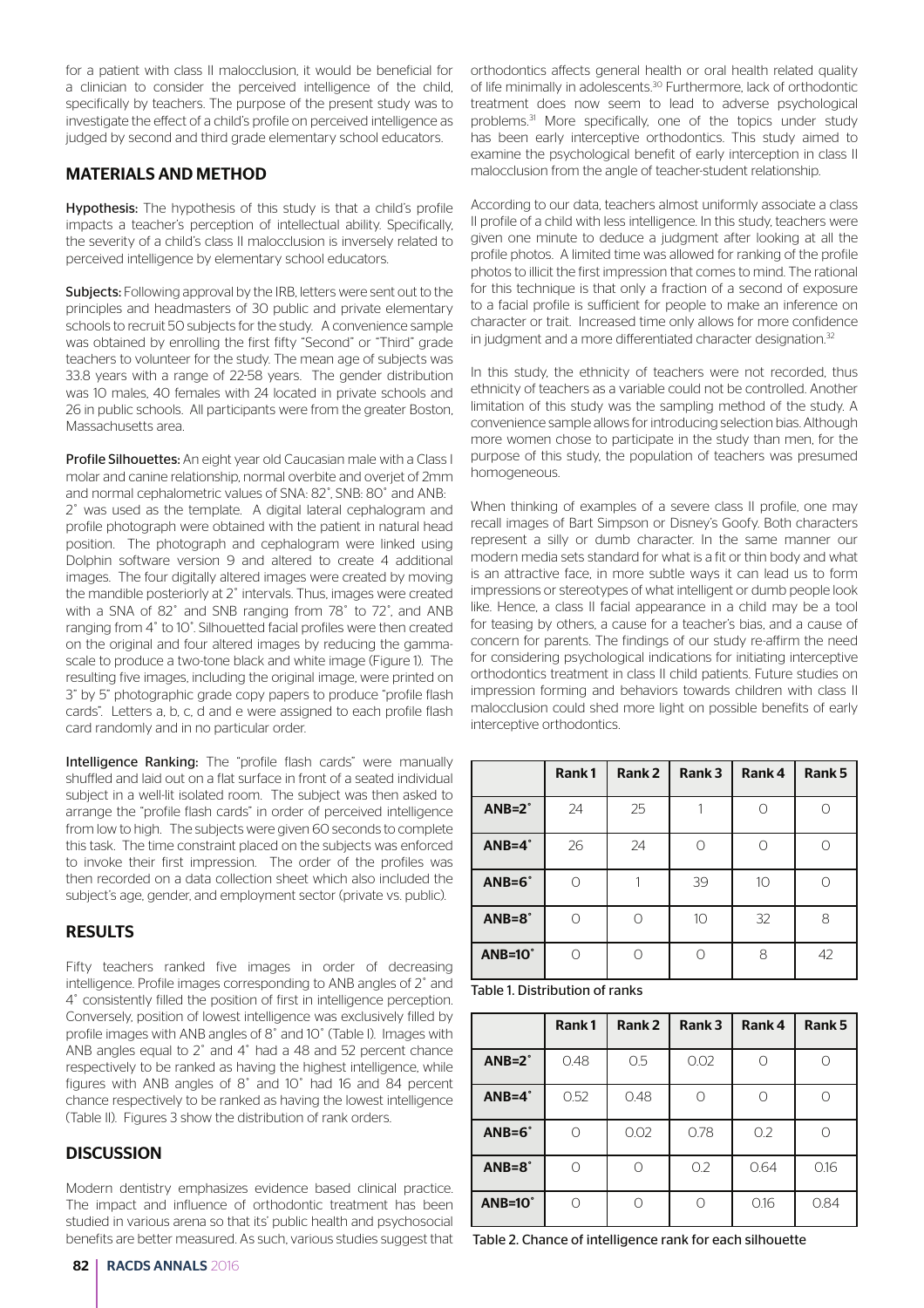#### **REFERENCES**

- 1. Sassouni V. The Class II syndrome: differential diagnosis and 18. Wortham JR, Dolce C, McGorray SP, Le H, King GJ, Wheeler TT. treatment. Angle Orthod 1970;40:334-341.
- 2. Sassouni V. A classification of skeletal facial types. Am J Orthod 1969;55:109-123.
- 3. Moyers RE, Riolo ML, Guire KE, Wainright RL, Bookstein FL. Differential diagnosis of class II malocclusions. Part 1. Facial types associated with class II malocclusions. Am J Orthod 1980;78:477-494.
- 4. McNamara JA, Jr. Components of class II malocclusion in children 8-10 years of age. Angle Orthod 1981;51:177-202.
- 5. Johnston C, Hunt O, Burden D, Stevenson M, Hepper P. The influence of mandibular prominence on facial attractiveness. Eur J Orthod 2005;27:129-133.
- 6. Romani KL, Agahi F, Nanda R, Zernik JH. Evaluation of horizontal and vertical differences in facial profiles by orthodontists and lay people. Angle Orthod 1993;63:175-182.
- 7. Kilpelainen PV, Phillips C, Tulloch JF. Anterior tooth position and motivation for early treatment. Angle Orthod 1993;63:171-174.
- 8. Kiyak HA. Patients' and parents' expectations from early treatment. Am J Orthod Dentofacial Orthop 2006;129:S50-54.
- 9. Joondeph DR. Early orthodontic treatment. Am J Orthod Dentofacial Orthop 1993;104:199-200.
- 10. Justus R. Are there any advantages of early Class II treatment? Am J Orthod Dentofacial Orthop 2008;134:717-718.
- 11. King GJ, Wheeler TT, McGorray SP, Aiosa LS, Bloom RM, Taylor MG. Orthodontists' perceptions of the impact of phase 1 treatment for Class II malocclusion on phase 2 needs. J Dent Res 1999;78:1745-1753.
- 12. McGorray SP, Wheeler TT, Keeling SD, Yurkiewicz L, Taylor MG, King GJ. Evaluation of orthodontists' perception of treatment need and the peer assessment rating (PAR) index. Angle Orthod 1999;69:325-333.
- 13. Ngan PW, Hagg U, Yiu C, Wei SH. Treatment response and long-term dentofacial adaptations to maxillary expansion and protraction. Semin Orthod 1997;3:255-264.
- 14. King GJ, McGorray SP, Wheeler TT, Dolce C, Taylor M. Comparison of peer assessment ratings (PAR) from 1-phase and 2-phase treatment protocols for Class II malocclusions. Am J Orthod Dentofacial Orthop 2003;123:489-496.
- 15. Tulloch JF, Phillips C, Koch G, Proffit WR. The effect of early intervention on skeletal pattern in Class II malocclusion: a randomized clinical trial. Am J Orthod Dentofacial Orthop 1997;111:391-400.
- 16. Tulloch JF, Proffit WR, Phillips C. Outcomes in a 2-phase randomized clinical trial of early Class II treatment. Am J Orthod Dentofacial Orthop 2004;125:657-667.
- 17. Dolce C, McGorray SP, Brazeau L, King GJ, Wheeler TT. Timing of Class II treatment: skeletal changes comparing 1-phase and 2-phase treatment. Am J Orthod Dentofacial Orthop 2007;132:481-489.
- Comparison of arch dimension changes in 1-phase vs 2-phase treatment of Class II malocclusion. Am J Orthod Dentofacial Orthop 2009;136:65-74.
- 19. Koroluk LD, Tulloch JF, Phillips C. Incisor trauma and early treatment for Class II Division 1 malocclusion. Am J Orthod Dentofacial Orthop 2003;123:117-125; discussion 125-116.
- 20. Tulloch JF, Phillips C. Proffit WR. Benefit of early Class II treatment: progress report of a two-phase randomized clinical trial. Am J Orthod Dentofacial Orthop 1998;113:62-72, quiz 73- 64.
- 21. King GJ, Brudvik P. Effectiveness of interceptive orthodontic treatment in reducing malocclusions. Am J Orthod Dentofacial Orthop 2010;137:18-25.
- 22. Shaw WC. The influence of children's dentofacial appearance on their social attractiveness as judged by peers and lay adults. Am J Orthod 1981;79:399-415.
- 23. Dion K, Berscheid E, Walster E. What is beautiful is good. J Pers Soc Psychol 1972;24:285-290.
- 24. Teachman BA, Brownell KD. Implicit anti-fat bias among health professionals: is anyone immune? Int J Obes Relat Metab Disord 2001;25:1525-1531.
- 25. Langlois JH, Kalakanis L, Rubenstein AJ, Larson A, Hallam M, Smoot M. Maxims or myths of beauty? A meta-analytic and theoretical review. Psychol Bull 2000;126:390-423.
- 26. Shaw WC, Humphreys S. Influence of children's dentofacial appearance on teacher expectations. Community Dent Oral Epidemiol 1982;10:313-319.
- 27. McKown C, Weinstein RS. Teacher expectations, classroom context, and the achievement gap. J Sch Psychol 2008;46:235- 261.
- 28. Ross MB, Salvia J. Attractiveness as a biasing factor in teacher judgments. Am J Ment Defic 1975;80:96-98.
- 29. Seaver WB. Effects of naturally induced teach expectancies. Journal of Personality and Social Psychology 1973;28:333-342.
- 30. Crano WD, Mellon, P.M. . Causal influence of teachers' epectations on children's academic performance: A crosslagged panel analysis. Journal of Educational Psychology 1978;70:39-49.
- 31. Shaw WC, Richmond S, Kenealy PM, Kingdon A, Worthington H. A 20-year cohort study of health gain from orthodontic treatment: psychological outcome. Am J Orthod Dentofacial Orthop 2007;132:146-157.
- 32. Willis J, Todorov A. First impressions: making up your mind after a 100-ms exposure to a face. Psychol Sci 2006;17:592- 598.

#### Email address for correspondence:

andrew.sonis@childrens.harvard.edu